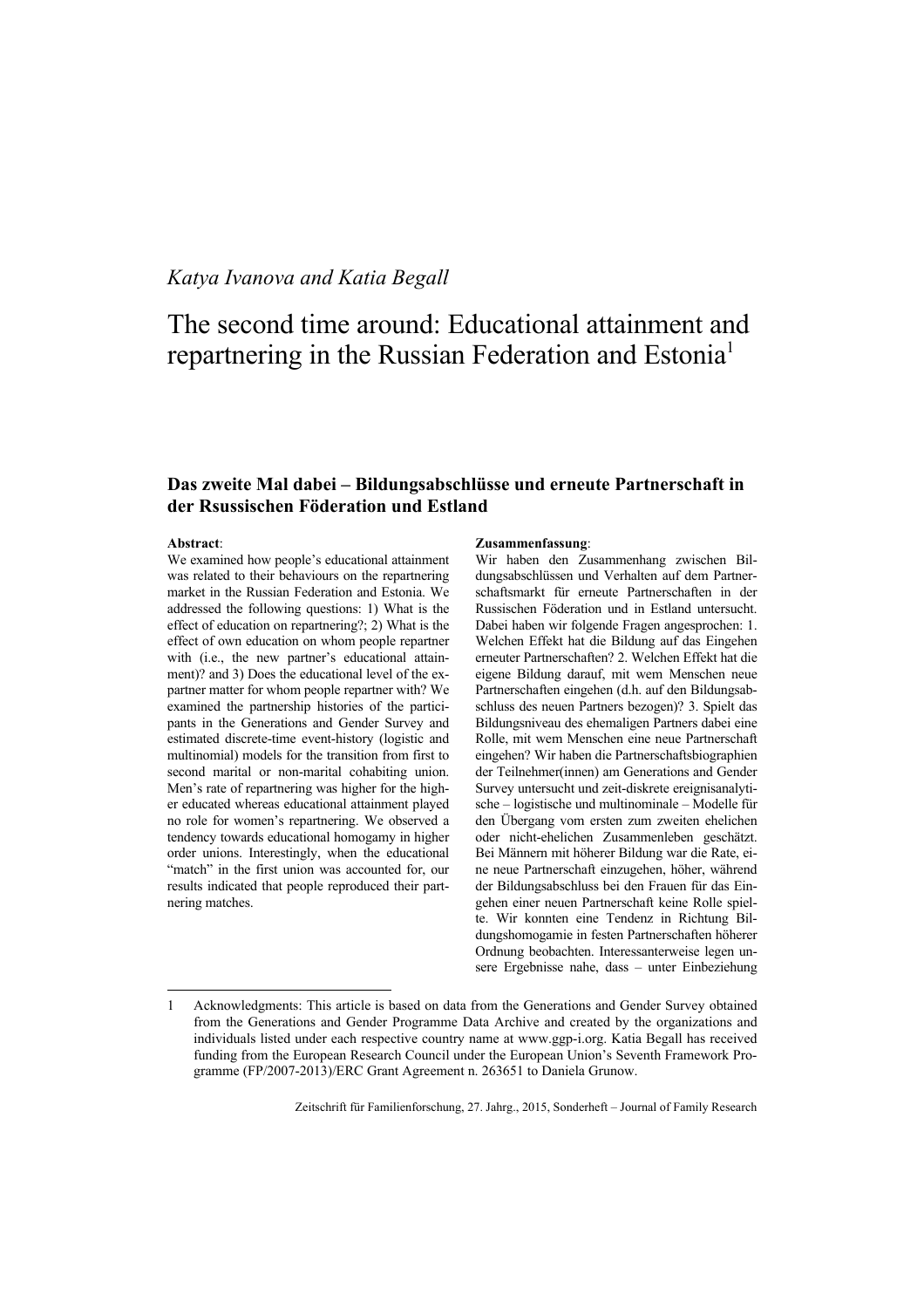*Key words*: assortative mating, education, Russian Federation, Estonia, repartnering, union dissolu-

der Zusammensetzung der Bildungsabschlüssse aus der ersten Beziehung – die frühere Partnerauswahl reproduziert wurde.

*Schlagwörter*: assortative mating, Bildung, Russische Föderation, Estland, Eingehen einer neuen Partnerschaft, Auflösung einer festen Beziehung

#### **1. Introduction**

The past few decades have witnessed unprecedented alterations to family life, including the rise in intimate union instability (referring to both marriages and cohabitations; Cherlin 2010). This trend, however, has not signalled a decline in the importance of marriage and nonmarital cohabitation as it has been combined with high rates of repartnering (Coleman/Ganong/Fine 2000; Sweeney 2010). Entering a new intimate union after the dissolution of the first one has been shown to have a number of positive effects such as offsetting the decline in women's socioeconomic status following a separation (Dewilde/Uunk 2008) and improving adult psychological well-being (Wang/Amato 2000). However, these unions have been reported to be less stable than first unions (Lyngstad/ Jalovaara 2010). In other words, the benefits of repartnering can be overturned by the dissolution of the subsequent union (Cherlin 2009). Higher order unions differ from first unions in a number of important ways, which can contribute to this instability (e.g., the presence of stepchildren, Teachman 2008). Another important factor is the greater level of partner dissimilarity in higher order unions (Dean/Gurak 1978). As others have pointed out, repartnering individuals tend to be more different from their partners than their counterparts in first marriages which poses a problem as heterogamous unions are at a higher risk of relationship dissolution (for an elaboration of the mechanisms, see Booth/Edwards 1992). In our work, we contribute to this line of research by focusing explicitly on educational homogamy in repartnering after the breakup of the first marital or non-marital cohabitation. We address the following questions: 1) What is the effect of education on repartnering?; 2) What is the effect of one's own education on whom people repartner with (i.e., the new partner's educational attainment)? and 3) Does the educational level of the ex-partner matter for whom people repartner with? We examine these questions using data from two (North-)Eastern European countries, namely, Estonia and the Russian Federation.

## **2. Educational attainment and (re)partnering**

To understand why educational attainment might be an important element in (re)partnering, we need to recognize that the decision to enter a union is guided by preferences and opportunities (Goldscheider/Waite 1986; Becker 1991; Oppenheimer 1988). In other words, the probability of starting a union depends on the individual's assessment of the benefits of being in a relationship (juxtaposed with the associated costs), as well as the

tion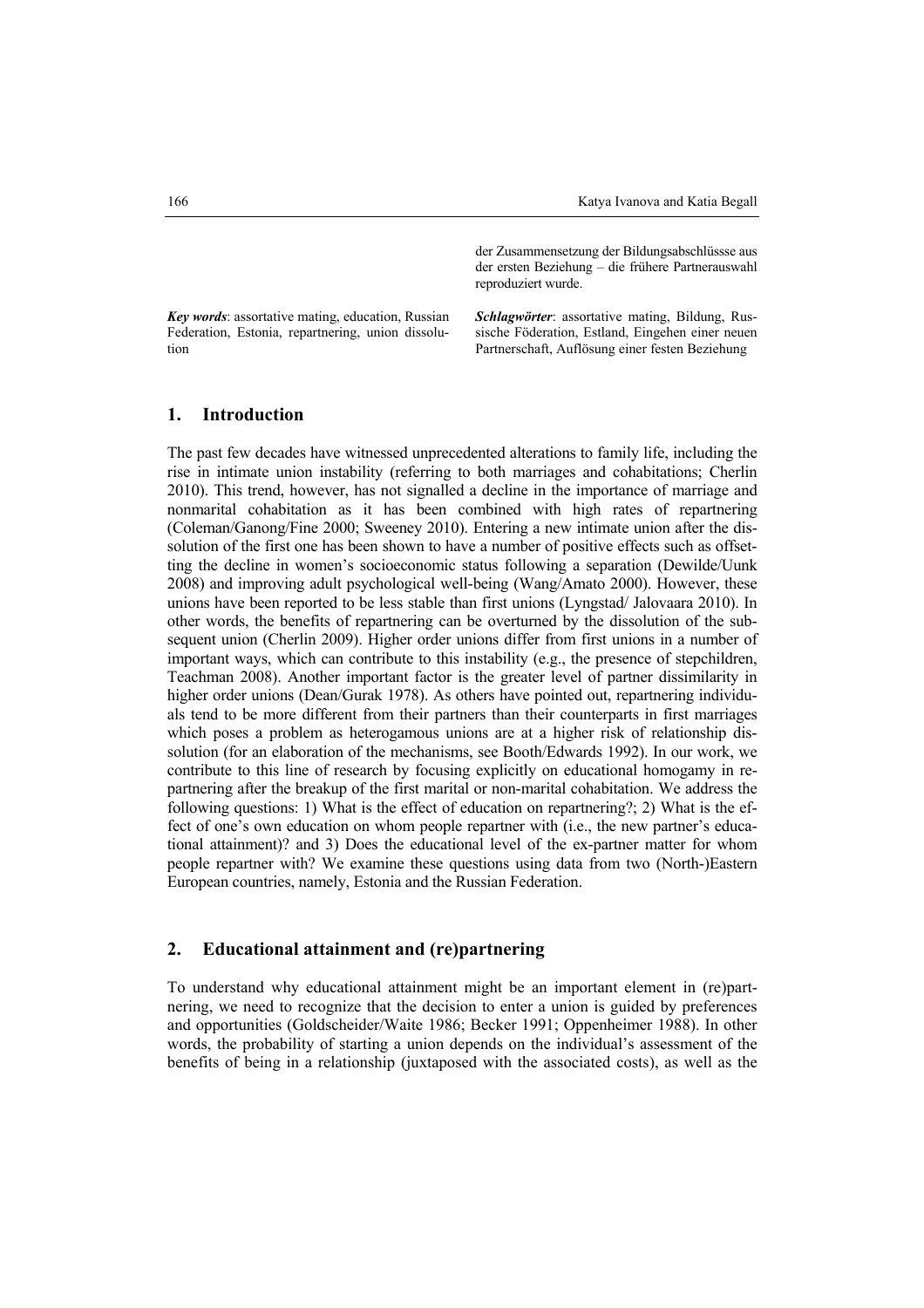opportunities to meet, and attract a partner. Multiple factors can impact the preference and opportunities structures (e.g., age at union dissolution, parenthood status, gender, duration of the original union and whether it ended with divorce or widowhood; for an overview, see Coleman/Ganong/Fine 2000.) Yet, in this work, we focus explicitly on the role of education while controlling for the above-mentioned characteristics.

Traditionally, the discussion of how educational attainment (and the associated socioeconomic resources) might affect people's likelihood of entering an intimate union has been guided by gender-specific propositions. The seminal work of Becker (1981, 1991) argued that role specialization within the cohabiting union (with one partner focusing on paid labour and the other on the household domain) is one of its most prominent advantages over remaining single. Therefore, given the prevalence of the male breadwinner model in 20<sup>th</sup> century Western Europe, the groups of high-resource women and lowresource men have been expected to be least likely to partner as they either have little to gain from being in a union or are less attractive to potential partners (for a more comprehensive overview, see Dykstra/Poortman 2010). Interestingly however, when it comes to repartnering in particular, the literature has rendered mixed results. Whereas some authors have found the expected positive effect of education on repartnering for men (Uunk 1998) and a negative one for women (Klein 1990), others have found no effect of education (Matthijs 1987; Bumpass 1990; Sweeney 1997). We continue this research line by studying the possible educational gradient in repartnering in (North-)Eastern Europe. We elaborate on the specificities of the context later on.

#### **3. Educational attainment and whom do people repartner with**

When it comes to the question of who partners whom, the literature has conveyed the clear message that people have a preference for and tend to choose similar others as intimate partners (Blossfeld 2009; Kalmijn 1998; Mare 1991). This preference, combined with the previously outlined gender-specific division of tasks which has been prevalent in the Western European context, has resulted in what has been described as a pattern of educational homogamy combined with female hypergamy and male hypogamy (for a detailed elaboration, see Van Bavel 2012). In other words, women have tended to partner with men who are *at least* as highly educated as them, and men with women who are *at most* as educated as them. However, an important consideration – in particular in the study of *re*partnering – are not only the preferences which people have, but also the constraints of the partnering market. Preferences determine whom people would like to partner with, yet the restrictions of the partnering market delimit the partner pool (Kalmijn/ Flap 2001). As previously mentioned, the repartnering market has been described as providing less available mates than the first union market (Dean/Gurak 1978), which suggests that partnering 'the second time around' could follow a pattern of assortative mating that is distinct from the one typically observed in first unions.

In addition to the market restrictions, works on assortative mating after union dissolution have contended that the match in the first union should be taken into consideration when examining the relationships of repartnering individuals (Dean/Gurak 1978; Gelissen 2004; Jacobs/Furstenberg 1986; Theunis/Pasteels/Van Bavel 2013). In other words, as the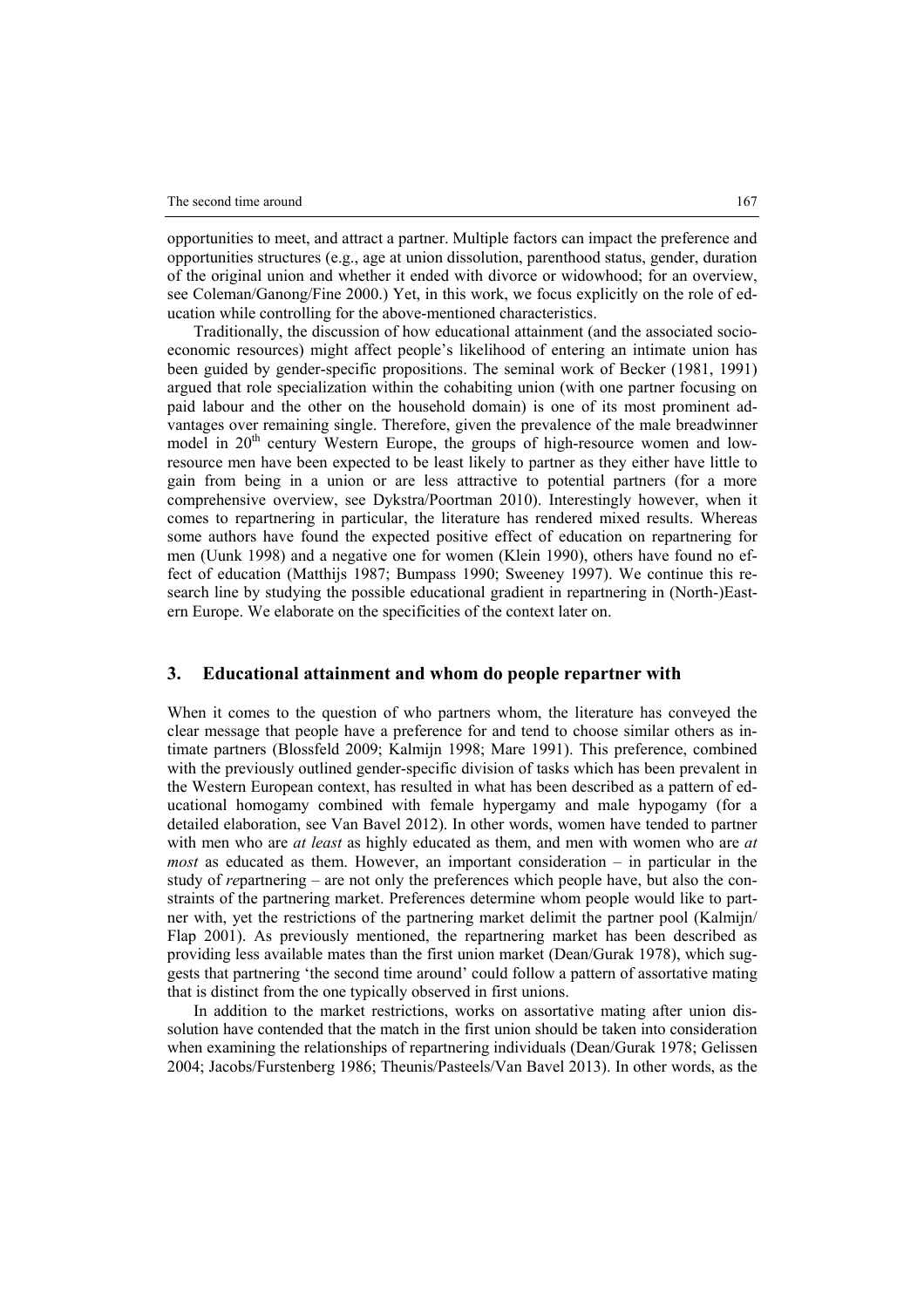life course framework asserts, no life-stage can be understood in isolation from those preceding it (Elder 1985). Here, two main scenarios have been proposed. On the one hand, some scholars have postulated that those who experience the dissolution of their first union repeat their partnering patterns over time (Dean/Gurak 1978). In other words, even after the experience of an unsuccessful first match, people do not adjust their preferences towards a partner who is dissimilar from their ex-partner. Alternatively, one can expect that people learn from experience (Gelissen 2004; Shafer 2004). Stated differently, after the dissolution of the first union, people will look for a new type of match where their subsequent partner is dissimilar from their previous partner. Currently existing studies, based on Western European and North American samples, have not provided clear evidence for one of these hypotheses over the other (Dean/Gurak 1978; Gelissen 2004; Jacobs/Furstenberg 1986).

## **4. The (North-)Eastern European context: Estonia and the Russian Federation**

In this contribution, we focused explicitly on the interplay between education and repartnering in the Russian Federation and Estonia. Although we did not formulate specific expectations on how our findings might differ from contributions based on Western European samples, we contend that the arguments delineated make the Eastern European context an interesting opportunity to test the previously outlined mechanisms.

The first distinctive characteristic of the Russian Federation and Estonia concerns the returns to education which can impact the overall importance of educational attainment (a proxy for socioeconomic resources) on the (re)partnering market. As has been well documented, the returns to schooling were substantially lower in the Russian Federation and its satellite states during the Soviet regime than they were in Western countries (Fleisher/Sabirianova/Xiaojun 2005). Although, of course, changes have been observed since the collapse of the Soviet Union, a *decrease* in the returns to education was in fact even temporarily experienced during the transition period of the early and mid-1990s (Gerber, 2000). Only more recently has there been a trend towards an increase in the returns (Fleisher/Sabirianova/Xiaojun 2005). However, they have not yet reached the Western European levels and at least for the Russian Federation, the upturn has been described as modest (Flabbi/Paternostro/Tiongson 2008).

Another important dissimilarity from many Western European countries is the fact that in (North-)Eastern Europe female participation in tertiary education has been continuously high, at places regularly outperforming men (Van Bavel 2012). More importantly, in contrast to the male-breadwinner model, typical of  $20<sup>th</sup>$  century Western Europe, this trend in educational attainment has been combined with a tradition of full-time employment for both men and women (Haas/Steiber/Hartel/Wallace 2006). These particularities can have consequences for the previously documented pattern in Western Europe of lower propensity to partner for highly educated women in particular (Dykstra/Poortman 2010).

Finally, both the Russian Federation and Estonia have displayed patterns of early and nearly universal entry into marriages which have remained characteristic of these countries even after the dissolution of the Soviet Union (Hajnal 1965; Philipov/Jasilioniene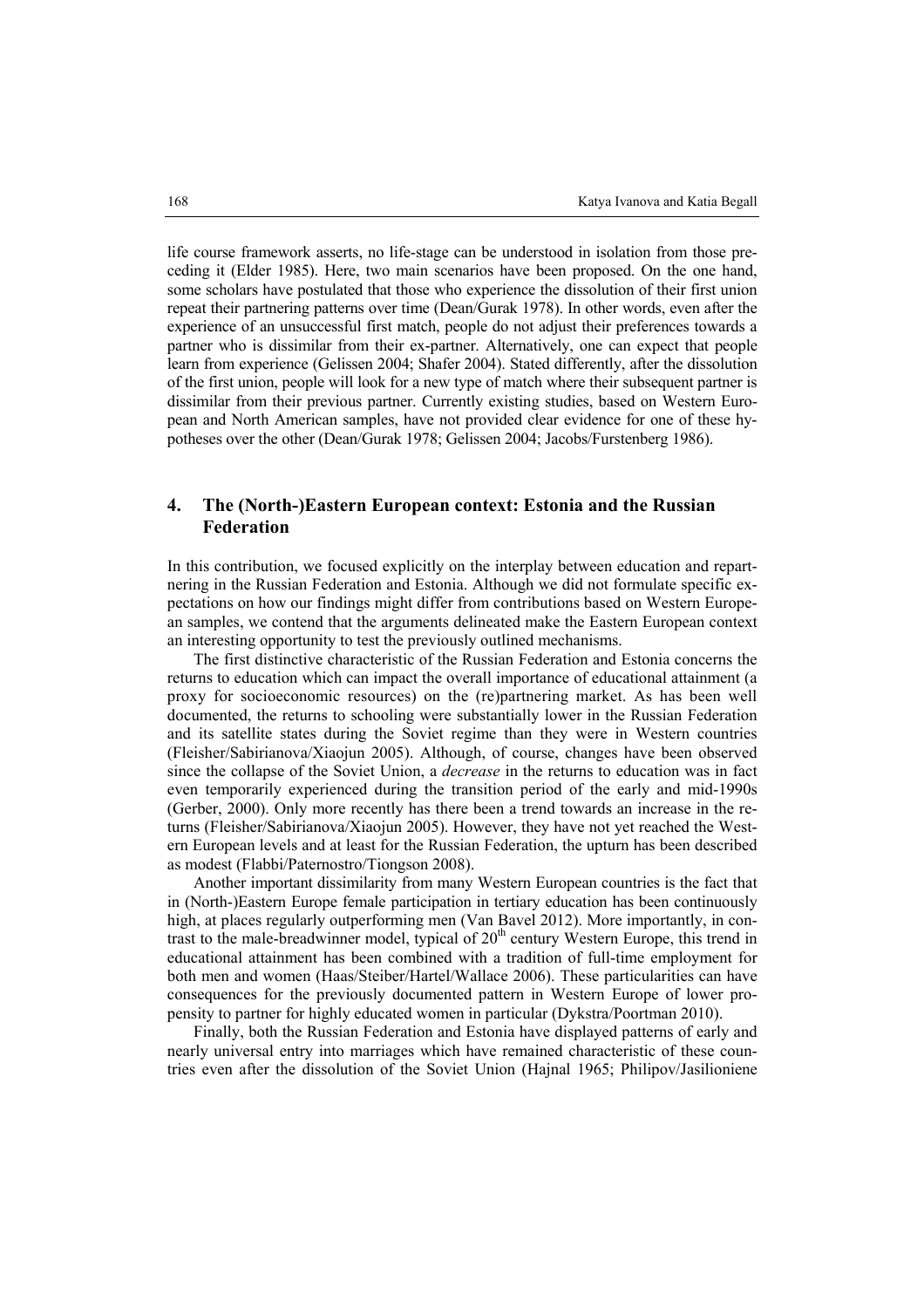2008; Scherbov/van Vianen 2004). Additionally, in contrast to other Eastern European countries (e.g., Bulgaria, Romania), the union dissolution rates in the Russian Federation and Estonia have been consistently higher than in Western Europe (Kalmijn 2007). Combined, these characteristics imply that the repartnering market in these (North-)Eastern European countries, may not be as restricted as in Western Europe, thus allowing people to realize their partnering preferences the second time around. Additional support for this lower selectivity on the repartnering market is the finding that no relationship exists between education and the likelihood of divorce in Estonia (Harkonen/Dronkers 2006) and in the Russian Federation (Muszynska/Kulu 2007).

In summary, in this work we examined how one's educational level was related to their performance on the repartnering market (i.e., rate of repartnering and whom they repartnered with), as well as to whether the educational "match" in the first union had an effect on whom people partnered with the second time around. We addressed these questions using data on partnership trajectories in the Russian Federation and Estonia, controlling for a number of other factors which may impact the individual's performance on the repartnering market (e.g., age at union dissolution, parenthood status, gender, duration of the origin union and whether it ended with divorce or widowhood).

#### **5. Method**

#### *5.1 Data and Measures*

In order to address our research questions, we used data from the Generations and Gender Survey (GGS; United Nations 2005). A detailed description of the survey can be found in Vikat et al. (2007). The GGS is designed as a panel study of nationally representative samples of men and women, between the ages of 18 and 79, in each of the participating (mainly) European countries. In this paper, we utilized the first data collection which was conducted in 2005 in the Russian Federation  $(N = 11,261)$ ; hereafter, referred to in the abbreviated form: Russia) and in Estonia ( $N = 7,855$ ). The wave included retrospective information about the participants' partnership histories (e.g., month and year when the respondent started living with a partner, the month and year when a union dissolved, the educational level of the partners), collected during structured face-to-face interviews in the respondents' homes. In this work, we focused on respondents who reported that they cohabited with a partner in the past, either in a marital or nonmarital union  $(n = 4.474$  for Russia or 39.7% of the original sample and  $n = 3.169$  for Estonia or 40.3% of the original sample). Although the participants could report multiple unions, we focused on repartnering after the first.

An important advantage of these data is the fact that detailed information was collected about *all* previous unions and the respective ex-partners. As earlier works have acknowledged, focusing on the transition from the *previous* to the *current* cohabiting union can lead to selectivity in the analytical sample due to the dissolution of the least homogamous higher order unions (Gelissen 2004; Theunis/Pasteels/Van Bavel 2013). In other words, if information is collected only about surviving higher order unions, this can lead to over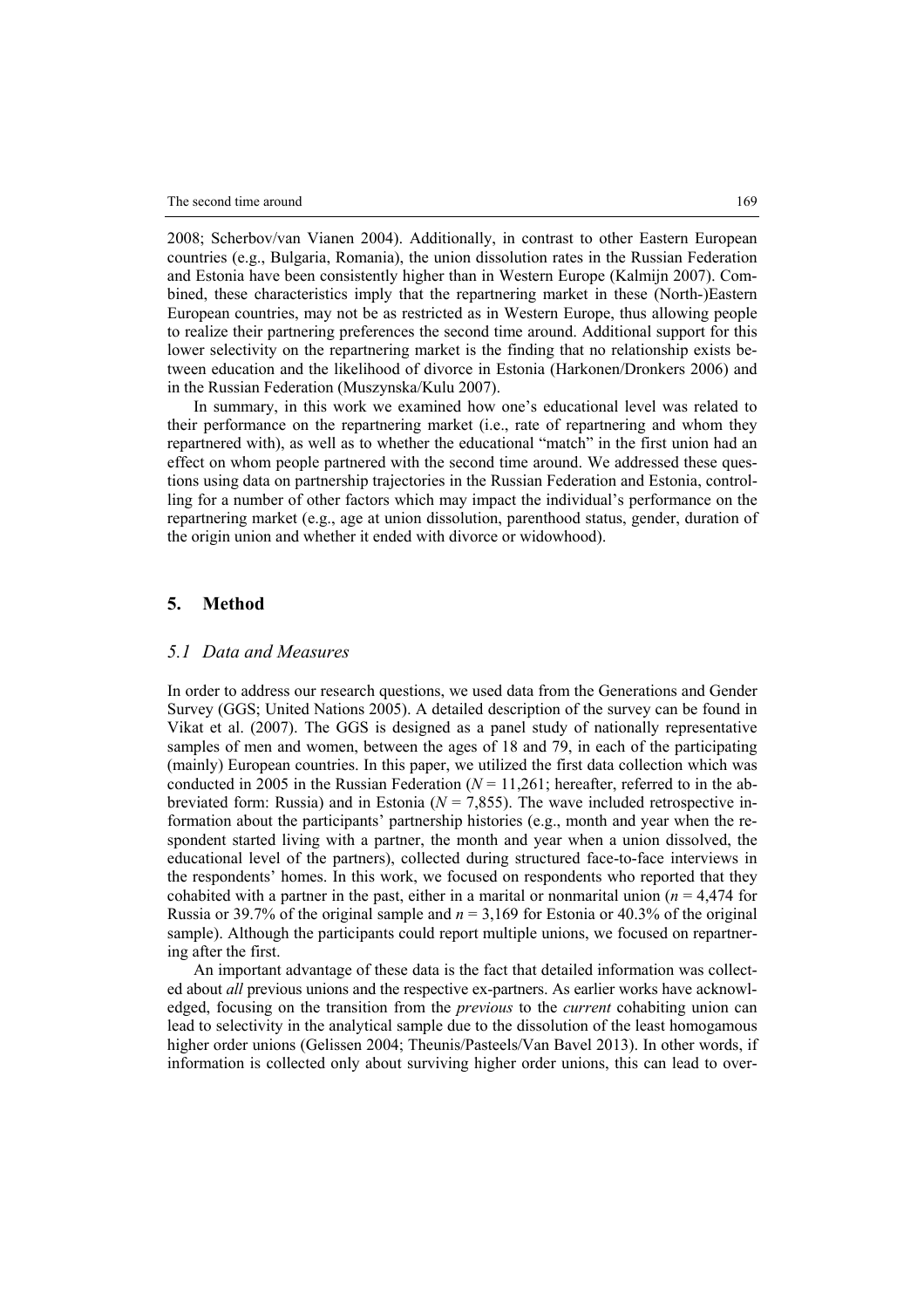estimating the level of homogamy in repartnering due to the fact that homogamy is positively related to marital success (Booth/Edwards 1992). As the Russian and Estonian GGS data include information about *all* previous partnerships, we were able to overcome this shortcoming by examining respondents' repartnering trajectories after their *first-ever* coresidential (marital) union.

Our operationalization of repartnering was based on the self-reported month and year when the respondent started living together with the subsequent partner after the end of the first union. After cleaning for data consistency with respect to the reported dates, we were left with 6,634 individuals (3,711 from the Russian and 2,923 from the Estonian GGS samples). We excluded the participants who reported that they started their subsequent relationship before the end of the first union ( $n = 358$  in the Russian Federation and  $n = 214$  in Estonia). Of the union dissolutions, only 15.9% of the complete sample took place in the 2000s. A total of 3,165 or 47.7% repartnered after the first relationship (detailed descriptive information is provided in Table 1).

The information about the highest completed educational level of the respondent and of all partners was reported by the participants. The data were coded according to the International Standard Classification of Education (ISCED), designed by the United Nations Educational, Scientific and Cultural Organization (UNESCO). Information about when the highest degree was acquired was only available for the respondent. In 3.6% of the cases of the final analytical sample (combined Russia and Estonia), the highest education was completed after the respondent repartnered. Additional analyses showed that there were no noteworthy differences in the results if those cases were excluded (results available upon request). Therefore, these respondents were kept in our analytical sample. Of those who reported the date when they completed their highest educational level, all did so before the end of the 1990s.

The participants also reported the birth dates of all of their biological children. Based on this information, we were able to determine whether the respondent was a parent when he/she became at risk for repartnering and the age of the youngest child at the same time. We opted not to control for the children's residential arrangements as previous works have already shown that, by and large, children remain with their mothers after relationship breakup (Ivanova/Kalmijn/Uunk 2013) and thus, the number of men whose children resided with them would be prohibitively low. Table 1 provides detailed information about our sample.

#### *5.2 Analytical approach*

We used discrete-time event-history analysis (Yamaguchi, 1991). Discrete-time models are a good approximation of continuous time models if the time intervals are not too large (we use months as intervals). Duration dependency was accounted for by introducing interval dummies (1-6mo, 7-12mo, 13-24mo, 25-36mo, 37-60mo, 61-120mo, 121-300mo). This approach was chosen as most flexible and because it did not require us to make assumptions about the shape of the hazard. To perform our analyses, we constructed a personmonth file that contained records for each individual for each month, starting with the month the first union dissolved and ending with the month in which the person repartnered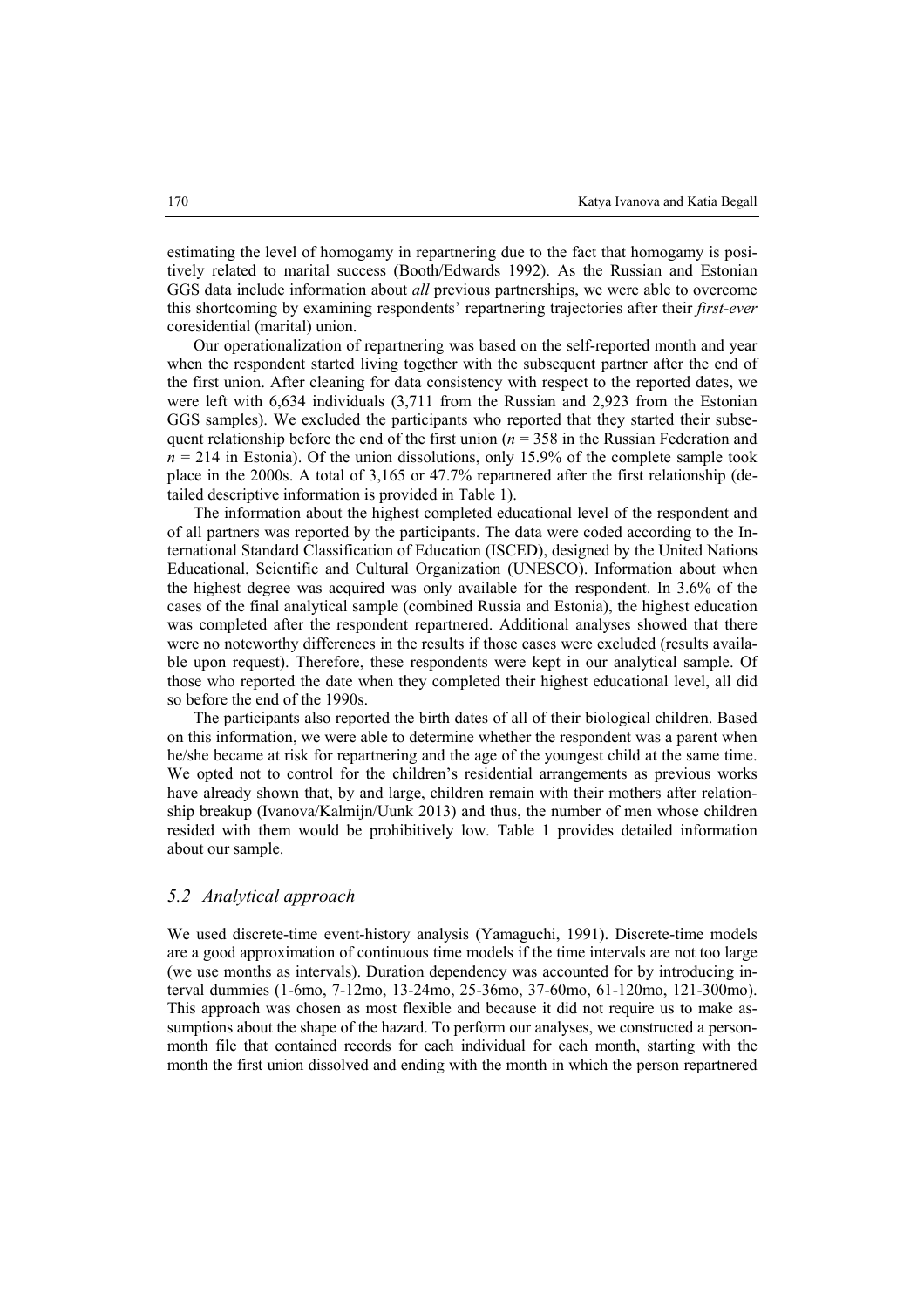or, in case the person remained single, the month of interview. We censored our observations at 25 years as very few events were observed after that period. We corrected for the fact that the observations were not independent within individuals by using the vce(cluster) option in Stata (McCullagh/Nelder 1989). We ran our analyses on the pooled Russian and Estonian data and included a dummy to control for the country of origin of the respondent. The decision to pool the country data was taken as a way to increase the sample size. Our decision was justified by the fact that, although the two countries have existed as independent states since the early 1990s, they are still marked by the Soviet past. Currently, a quarter of the Estonian population is ethnically Russian (Statistics Estonia 2002; Statistics Estonia 2012).

We estimated three models to address our three research questions. The first model was estimated with a logistic regression for the impact of the respondent's educational level (coded in four categories) on the probability to repartner in a given month, conditional on still being single the month before. This model was estimated separately for men and women to account for the documented gender differences in the overall likelihood of repartnering (Ivanova/Kalmijn/Uunk 2013). The model included controls for the respondent's age at the time of union dissolution (and its squared term to account for possible curvilinear age effects), the current age of the youngest child born prior to the union dissolution (time-varying), whether the first union was a marriage and its duration, how it ended (i.e., due to death of the partner or separation), and a time-varying dummy denoting whether the current year was after 1991.

The second and third research questions were addressed by estimating multinomial discrete-time event-history models (i.e., competing risks models) predicting the monthly conditional probability of repartnering with a person of a specific educational level (vs remaining single), given that one had not repartnered yet. Although ideally we would have estimated these models separately for men and women, we opted to present the pooled analyses (and control for gender) as we found the number of events per category to be small. As an additional check, we ran the analyses split by gender and the substantive findings were virtually identical for men and women (results available upon request). Due to our concern about the number of events per category, we also collapsed the previously used four educational categories into three categories, denoting low (ISCED 0/1/2), middle (ISCED 3/4), and high education (ISCED 5/6). A Wald test was used to ascertain that there was no significant difference in the conditional probability to repartner with someone of ISCED 3 compared to ISCED 4. The first of the competing risk (multinomial) models addressed the question whether respondents tended to repartner with others similar to them in educational attainment (i.e., the rate of repartnering with a person of a specific educational level was predicted by the respondent's educational level). The second competing risk (multinomial) model took the "educational match" in the original union into account (i.e., whether it was homogamous, hypergamous, or hypogamous) in order to examine if people repeated their partnering patterns across time.

For all analyses, we display the estimated coefficients (and standard errors in parentheses) in the relevant tables. For ease of interpretation, we also graph the predicted monthly conditional probabilities (the transition rate) of repartnering, estimated at representative values.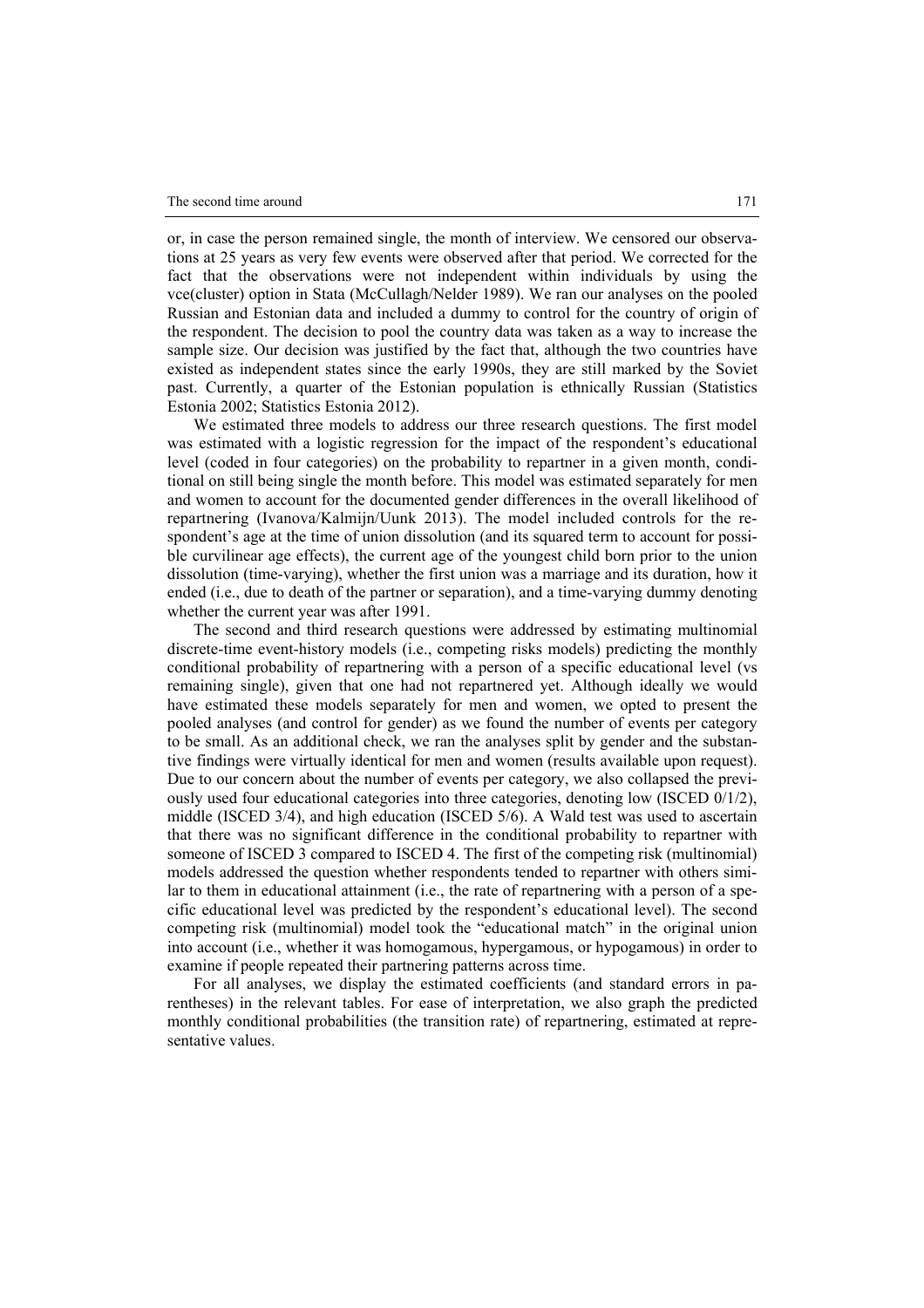|                                                | Russia, | % female<br>$n = 3,711$ in category $n = 2,923$ in category $N = 6,634$ in category | Estonia, |       |         | % female Combined % female |
|------------------------------------------------|---------|-------------------------------------------------------------------------------------|----------|-------|---------|----------------------------|
| Characteristics of the respondent              |         |                                                                                     |          |       |         |                            |
| Female respondent                              | 2,805   |                                                                                     | 2,171    |       | 4,976   |                            |
| Mean age at interview                          | 53.99   |                                                                                     | 54.20    |       | 54.08   |                            |
| (SD)                                           | (15.34) |                                                                                     | (15.67)  |       | (15.48) |                            |
| Education level of the respondent              |         |                                                                                     |          |       |         |                            |
| <b>ISCED 0/1/2</b>                             | 867     | 80.4%                                                                               | 858      | 72.4% | 1,725   | 76.4%                      |
| <b>ISCED 3</b>                                 | 847     | 65.6%                                                                               | 850      | 71.8% | 1,697   | 68.7%                      |
| <b>ISCED 4</b>                                 | 552     | 74.1%                                                                               | 495      | 73.5% | 1,047   | 73.8%                      |
| ISCED 5/6                                      | 1,272   | 80.0%                                                                               | 720      | 80.0% | 1,992   | 80.0%                      |
| Characteristics of the origin union            |         |                                                                                     |          |       |         |                            |
| Mean age of the respondent at the end of the   |         |                                                                                     |          |       |         |                            |
| union                                          | 37.86   |                                                                                     | 37.31    |       | 37.62   |                            |
| (SD)                                           | (15.08) |                                                                                     | (14.45)  |       | (14.80) |                            |
| Mean duration of the union in years            | 16.06   |                                                                                     | 15.14    |       | 15.66   |                            |
| (SD)                                           | (14.32) |                                                                                     | (13.23)  |       | (13.86) |                            |
| The union was a marriage (vs nonmarital co-    |         |                                                                                     |          |       |         |                            |
| habitation)                                    | 3,187   | 76.9%                                                                               | 2,288    | 76.4% | 5,475   | 76.7%                      |
| At least one child of the respondent born bf   |         |                                                                                     |          |       |         |                            |
| union dissolution                              | 2,959   | 79.1%                                                                               | 2,332    | 77.0% | 5,291   | 78.2%                      |
| Age of the youngest child at union dissolution |         |                                                                                     |          |       |         |                            |
| Three years old or younger                     | 596     | 79.7%                                                                               | 450      | 76.0% | 1,046   | 78.1%                      |
| Between the ages of four and eleven            | 956     | 77.5%                                                                               | 861      | 73.5% | 1,817   | 75.6%                      |
| Twelve or older                                | 1,407   | 80.0%                                                                               | 1,021    | 80.3% | 2,428   | 80.1%                      |
| The union dissolved due to a breakup (vs       |         |                                                                                     |          |       |         |                            |
| partner death)                                 | 2,261   | 69.8%                                                                               | 2,034    | 68.6% | 4,295   | 69.2%                      |
| Educational match in the union                 |         |                                                                                     |          |       |         |                            |
| Homogamous match                               | 1,612   | 77.8%                                                                               | 1,263    | 74.1% | 2,875   | 76.2%                      |
| Hypergamous match (respondent's edu            |         |                                                                                     |          |       |         |                            |
| level was lower)                               | 580     | 66.2%                                                                               | 693      | 68.7% | 1,273   | 67.6%                      |
| Hypogamous match (respondent's edu             |         |                                                                                     |          |       |         |                            |
| level was higher)                              | 1,087   | 77.9%                                                                               | 958      | 78.4% | 2,045   | 78.1%                      |
| Repartnering                                   |         |                                                                                     |          |       |         |                            |
| Did not repartner                              | 1,959   | 82.4%                                                                               | 1,510    | 79.4% | 3,469   | 81.1%                      |
| Entered another cohabiting union after origin  |         |                                                                                     |          |       |         |                            |
| union                                          | 1,752   | 68.0%                                                                               | 1,413    | 68.8% | 3,165   | 68.3%                      |
|                                                |         |                                                                                     |          |       |         |                            |
| Characteristics of the destination union       |         |                                                                                     |          |       |         |                            |
| Mean age at start of the union                 | 33.16   |                                                                                     | 32.78    |       | 32.99   |                            |
| (SD)                                           | (10.15) |                                                                                     | (9.27)   |       | (9.77)  |                            |
| The union was a marriage                       | 1,032   | 68.6%                                                                               | 768      | 69.8% | 1,800   | 69.1%                      |
| Educational match in the union                 |         |                                                                                     |          |       |         |                            |
| Homogamous match                               | 614     | 69.5%                                                                               | 545      | 66.4% | 1,159   | 68.1%                      |
| Hypergamous match (respondent's edu            |         |                                                                                     |          |       |         |                            |
| level is lower)                                | 379     | 58.1%                                                                               | 428      | 65.2% | 807     | 61.8%                      |
| Hypogamous match (respondent's edu             |         |                                                                                     |          |       |         |                            |
| level is higher)                               | 358     | 81.0%                                                                               | 439      | 75.2% | 797     | 77.8%                      |

# *Table 1*: Descriptive information about the analytical sample

*Source*: GGP wave I, calculations by authors.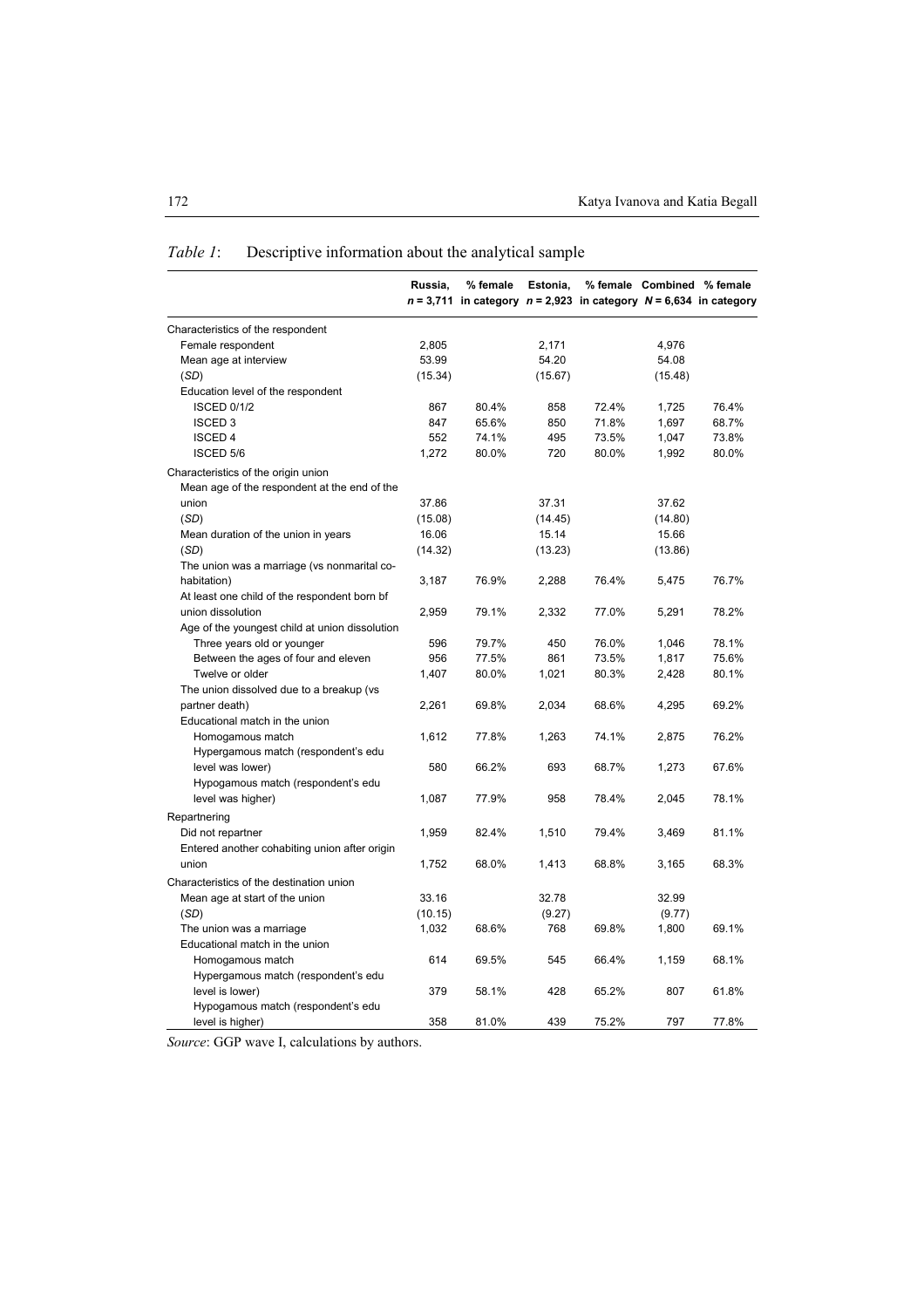#### **6. Results**

Descriptive analyses of the data show that respondents were at risk of repartnering for 7.8 years on average and the median survival time equalled 4.6 years. The hazard of repartnering was highest in the first 6 months after separation and continuously declined after this; cumulative failure rates show that approximately a quarter of the sample had repartnered after 2 years. The results of the multivariate analyses are presented in Tables 2 and 3 and Figures 1 and 2 and are discussed in relation to the research questions. The first research question asked, in how far we could observe differences by education in repartnering after the dissolution of the first union. The results presented in Table 2 show that education mattered only for men and in the direction consistent with a male earner model: Compared to men with tertiary education, the hazard of repartnering for men with primary (ISCED 0/1/2) and (upper) secondary (ISCED 3) education was  $19.7\%^2$  and 16.5%, respectively, lower. No significant difference (at  $p < .05$ ) between men with vocational education (ISCED 4) and those with tertiary education were observed. For women, the educational level was not associated with their conditional probability to repartner.

Table 2 shows that for women, having children was a particular important predictor of repartnering. The repartnering rates of both mothers with young children, as well as of women with older children were decreased relative to childless women. Men's repartnering was not affected by their parenthood status. In addition, older age and widowhood lowered the repartnering rate for women in particular. We also observed that women from Estonia repartnered faster than their Russian counterparts and the time after the collapse of the Soviet Union was associated with higher repartnering rates for women. Finally, for both men and women, we saw that the duration of the original union was positively associated with the rate of repartnering which might be signaling a preference towards having a partner.

The second research question asked whether respondent's own education had an effect on whom he/she repartnered with in terms of education. The results of the analysis are shown in Table 3 (Panel A) and graphically represented in Figure 1. The graph shows the transition rate of repartnering by respondent's own education on the y-axis while the bars represent the educational level of the new partner. A clear tendency towards educational homogamy can be observed, with a higher rate of repartnering with someone with the same educational level. Table 3 confirms that these effects are all statistically significant.

 $\overline{a}$ 

<sup>2</sup> exp(-0.22)-1, see Table 2, Model 1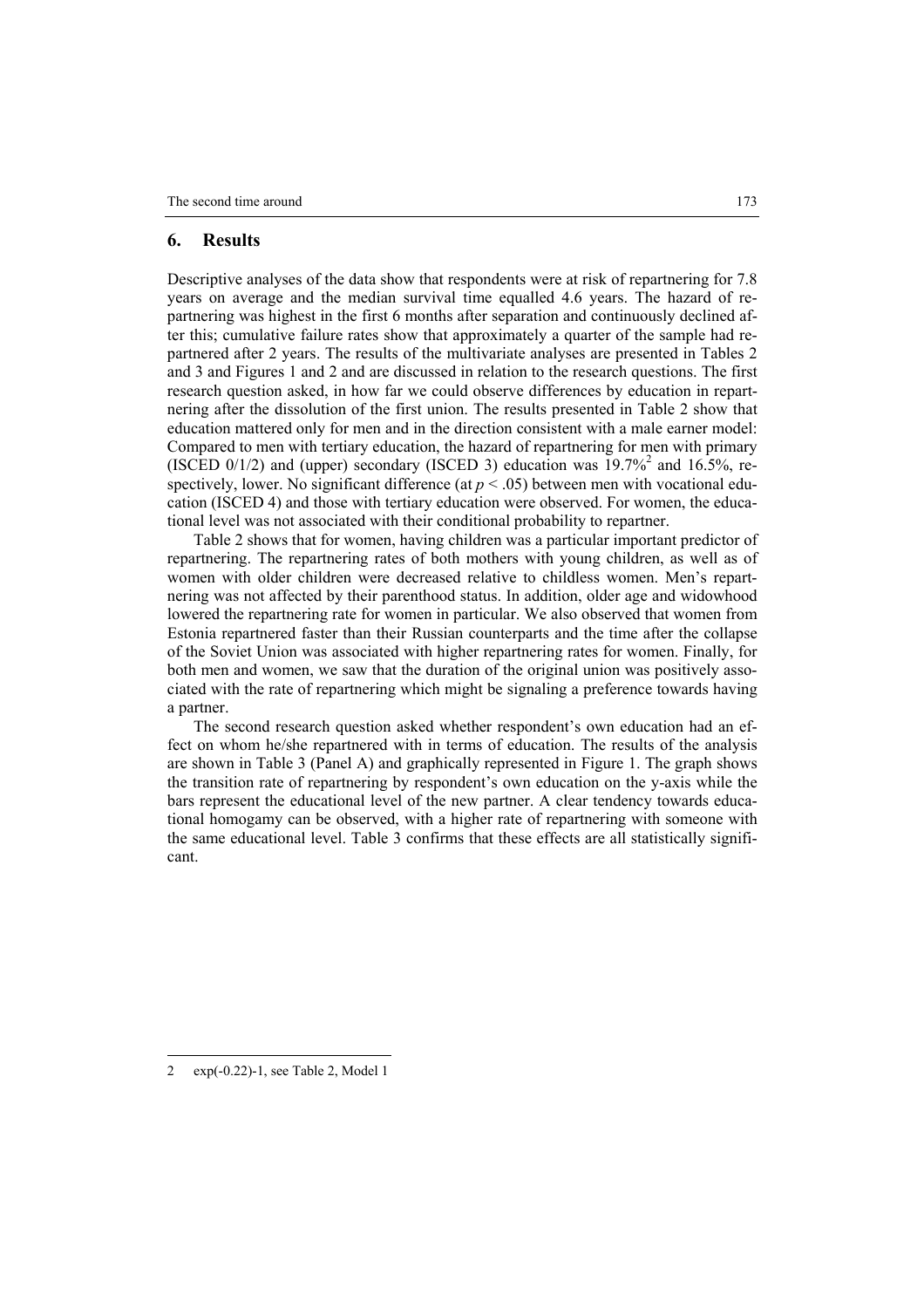|                                                                   | Model 1: Males |                    | <b>Model 2: Females</b> |           |
|-------------------------------------------------------------------|----------------|--------------------|-------------------------|-----------|
|                                                                   | b              | <b>SE</b>          | b                       | <b>SE</b> |
| Respondent's edu level (ref. = ISCED 5/6)                         |                |                    |                         |           |
| <b>ISCED 0/1/2</b>                                                | $-0.22*$       | (0.10)             | $-0.08$                 | (0.06)    |
| <b>ISCED 3</b>                                                    | $-0.18*$       | (0.09)             | 0.06                    | (0.06)    |
| <b>ISCED 4</b>                                                    | $0.18 +$       | (0.10)             | $-0.01$                 | (0.07)    |
| Age of the respondent at union dissolution                        | $-0.00$        | (0.02)             | $-0.06**$               | (0.02)    |
| Squared age of the respondent                                     | $-0.00**$      | (0.00)             | $-0.00**$               | (0.00)    |
| Current age of the youngest child                                 |                |                    |                         |           |
| $(ref. = no children)^1$                                          |                |                    |                         |           |
| The child is 3 years old or younger                               | $-0.11$        | (0.14)             | $-0.52**$               | (0.10)    |
| The child is 4 to 11 years old                                    | $-0.09$        | (0.09)             | $-0.25**$               | (0.06)    |
| The child is 12 or older                                          | $-0.11$        | (0.12)             | $-0.27**$               | (0.09)    |
| The origin union was a marriage                                   | $-0.10$        | (0.09)             | 0.02                    | (0.06)    |
| (ref. = cohabitation)                                             |                |                    |                         |           |
| Duration of the origin union in years                             | $0.05***$      | (0.01)             | $0.06**$                | (0.01)    |
| Union was dissolved due to death of a partner (ref. = separation) | 0.08           | (0.13)             | $-0.13*$                | (0.06)    |
| The current year is after 1991                                    | 0.05           | (0.07)             | $0.10*$                 | (0.05)    |
| (ref. = before $1991$ ) <sup>1</sup>                              |                |                    |                         |           |
| The respondent is from Estonia                                    | $-0.00$        | (0.07)             | $0.09*$                 | (0.04)    |
| $(ref. = from Russia)$                                            |                |                    |                         |           |
| Time without repartnering (ref. = $1 - 6$ mo) <sup>1</sup>        |                |                    |                         |           |
| 7-12 months                                                       | $-0.56**$      | (0.11)             | $-0.30**$               | (0.09)    |
| $13-24$ months                                                    | $-0.85**$      | (0.11)             | $-0.43**$               | (0.08)    |
| 25-36 months                                                      | $-1.08**$      | (0.12)             | $-0.67**$               | (0.09)    |
| 37-60 months                                                      | $-1.25**$      | (0.11)             | $-0.78**$               | (0.08)    |
| 61-120 months                                                     | $-1.51**$      | (0.11)             | $-1.26**$               | (0.08)    |
| 121-300 months                                                    | $-2.24**$      | (0.14)             | $-2.23**$               | (0.11)    |
| Constant                                                          | $-2.46**$      | (0.39)             | $-1.71**$               | (0.29)    |
| Miscellaneous parameters                                          |                |                    |                         |           |
| Number of events                                                  | 965            |                    | 2,078                   |           |
| Number of person periods                                          |                | 104,799<br>498,495 |                         |           |
| Number of respondents                                             | 1,607          |                    | 4,840                   |           |
| Log pseudolikelihood                                              | $-5112.29$     |                    | $-11994.56$             |           |
| Degrees of freedom                                                | 19             |                    | 19                      |           |

## *Table 2*: Discrete-time event history models of the monthly conditional probability (transition rate) to repartner (vs staying single) based on respondent's educational level

<sup>1</sup> Time varying covariate.

*Note*. + *p* < 0.10, \* *p* < 0.05, \*\* *p* < 0.01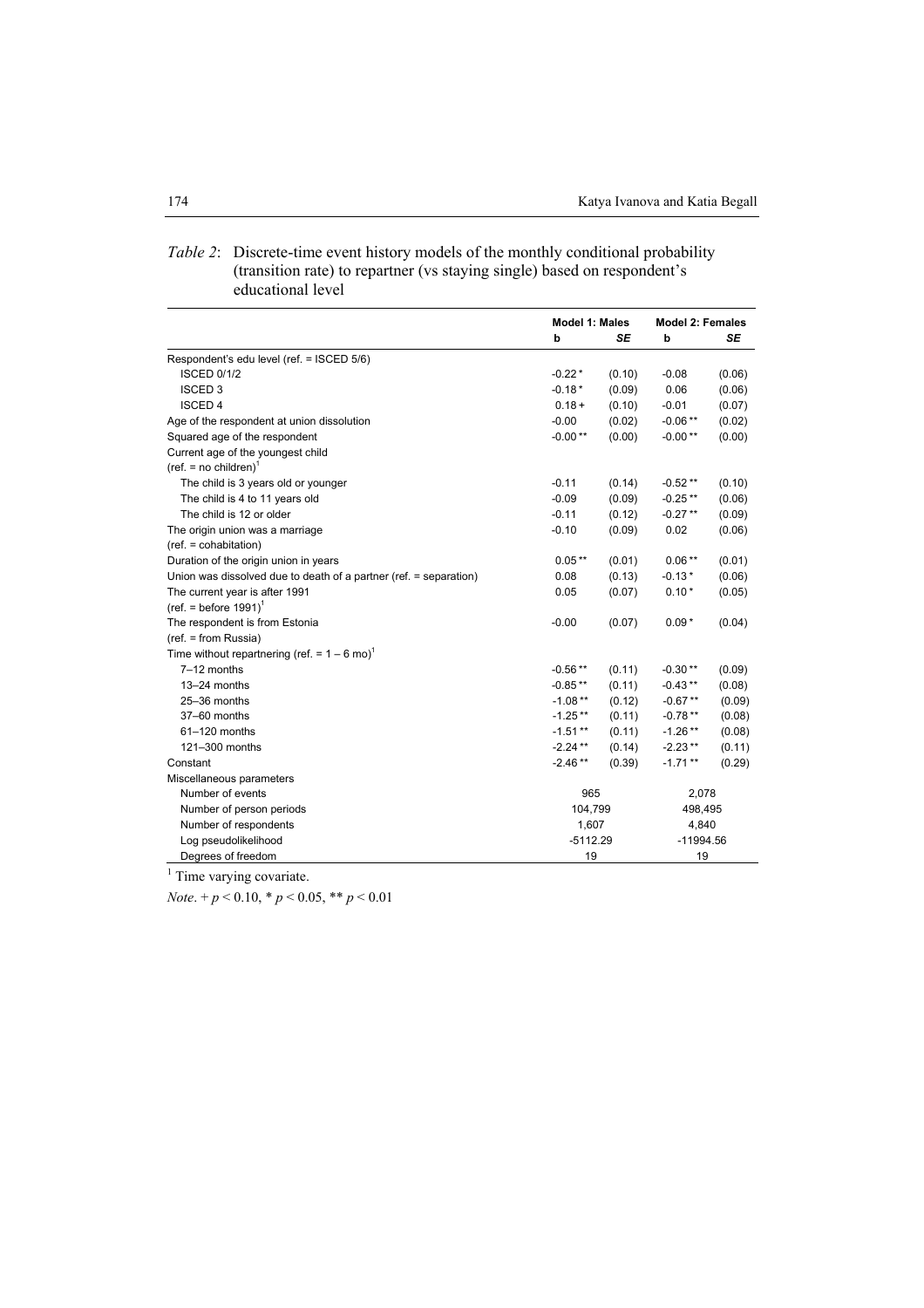|                                                                               |                           |           | <b>Repartners with</b>  |           |                         |        |
|-------------------------------------------------------------------------------|---------------------------|-----------|-------------------------|-----------|-------------------------|--------|
|                                                                               | <b>ISCED 0/1/2</b>        |           | <b>ISCED 3/4</b>        |           | <b>ISCED 5/6</b>        |        |
|                                                                               | b                         | <b>SE</b> | b                       | <b>SE</b> | b                       | SE     |
| Part A: Research question 2                                                   |                           |           |                         |           |                         |        |
| Respondent's educational level (ref. = ISCED 0/1/2)                           |                           |           |                         |           |                         |        |
| <b>ISCED 3/4</b>                                                              | $-0.85$ <sup>**, a</sup>  | (0.10)    | $0.59$ <sup>**, b</sup> | (0.08)    | $0.63^{n, b}$           | (0.14) |
| ISCED 5/6                                                                     | $-1.52$ <sup>**, c</sup>  | (0.14)    | $0.33***$               | (0.09)    | $1.47$ <sup>**, e</sup> | (0.14) |
| Controls $1$                                                                  | Included: see Table notes |           |                         |           |                         |        |
| Constant                                                                      | $-4.20$                   | (0.54)    | $-2.22$                 | (0.33)    | $-4.66$                 | (0.50) |
| Miscellaneous parameters                                                      |                           |           |                         |           |                         |        |
| Number of events                                                              | 548                       |           | 1,431                   |           | 759                     |        |
| Number of person periods (n respondents)                                      |                           |           | 603,294 (6,447)         |           |                         |        |
| Log pseudolikelihood (df)                                                     |                           |           | $-18014.86(51)$         |           |                         |        |
| Part B: Research question 3                                                   |                           |           |                         |           |                         |        |
| Respondent's edu level & origin match (ref. = ISCED 0/1/2 & homogamous match) |                           |           |                         |           |                         |        |
| ISCED 0/1/2 & partnered up                                                    | $-0.63$ <sup>**</sup>     | (0.15)    | $0.74$ <sup>**</sup>    | (0.14)    | $0.82^{n}$              | (0.27) |
| ISCED 3/4 & homogamous match                                                  | $-1.46$                   | (0.17)    | $1.09$ <sup>"</sup>     | (0.12)    | $0.82^{n}$              | (0.23) |
| ISCED 3/4 & partnered down                                                    | $-0.63$ <sup>**</sup>     | (0.12)    | $0.96^{n}$              | (0.12)    | $0.74$ <sup>**</sup>    | (0.23) |
| ISCED 3/4 & partnered up                                                      | $-1.43$ <sup>**</sup>     | (0.19)    | 0.86"                   | (0.13)    | $1.40$ <sup>**</sup>    | (0.23) |
| ISCED 5/6 & homogamous match                                                  | $-2.63$                   | (0.31)    | $0.32^{*}$              | (0.15)    | $2.14$ <sup>"</sup>     | (0.21) |
| ISCED 5/6 & partnered down                                                    | $-1.37$ <sup>**</sup>     | (0.16)    | $0.87$ <sup>**</sup>    | (0.13)    | $1.56^{th}$             | (0.22) |
| Controls $1$                                                                  | Included: see Table notes |           |                         |           |                         |        |
| Constant                                                                      | $-3.84$ <sup>**</sup>     | (0.55)    | $-2.61$                 | (0.36)    | $-4.59$ <sup>**</sup>   | (0.53) |
| Miscellaneous parameters                                                      |                           |           |                         |           |                         |        |
| Number of events                                                              | 530                       |           | 1,381                   |           | 725                     |        |
| Number of person periods ( <i>n</i> respondents)                              |                           |           | 577,493 (6,182)         |           |                         |        |
| Log pseudolikelihood (df)                                                     |                           |           | -17193.09 (63)          |           |                         |        |

| <i>Table 3:</i> Conditional probability (transition rate) to repartner with someone with a |
|--------------------------------------------------------------------------------------------|
| specific educational level (vs staying single)                                             |

a, b, c, d, e Educational coefficients noted with different superscripts differ significantly ( $p < .05$ ) from each other.

\* p < 0.05, \*\* p < 0.01

*Notes*. <sup>1</sup> Respondent's gender (ref. = male), age of respondent at union dissolution (and its square term), the respondent's parenthood status at union dissolution (ref. = not a parent), was the original union a marriage (ref. = a non-marital cohabitation), duration of origin union in years, did the original union end with partner's death (ref. = break-up), is the current year after 1991 (ref. = before 1991, time varying), is the respondent from Estonia (ref. = Russia), and the previously described dummies for time without repartnering (ref.  $= 1 - 60$ mo, time varying).

In the third and final research question, we were interested to know in how far the association between respondent's own education and the education of the new partner was dependent on the education of the ex-partner; in other words, whether people repeated their partnering patterns over time. The results of the competing risk model, which included information about the homogamy status of the first union, are presented in Table 3 (Panel B). To facilitate the interpretation, the findings are also graphically represented in Figure 2. Figure 2 shows the monthly transition rate of repartnering with someone of low (ISCED  $0/1/2$ ), medium (ISCED  $3/4$ ) and high (ISCED  $5/6$ ) education separately in three panels. Within each panel of an educational level of the new partner, the x-axis represents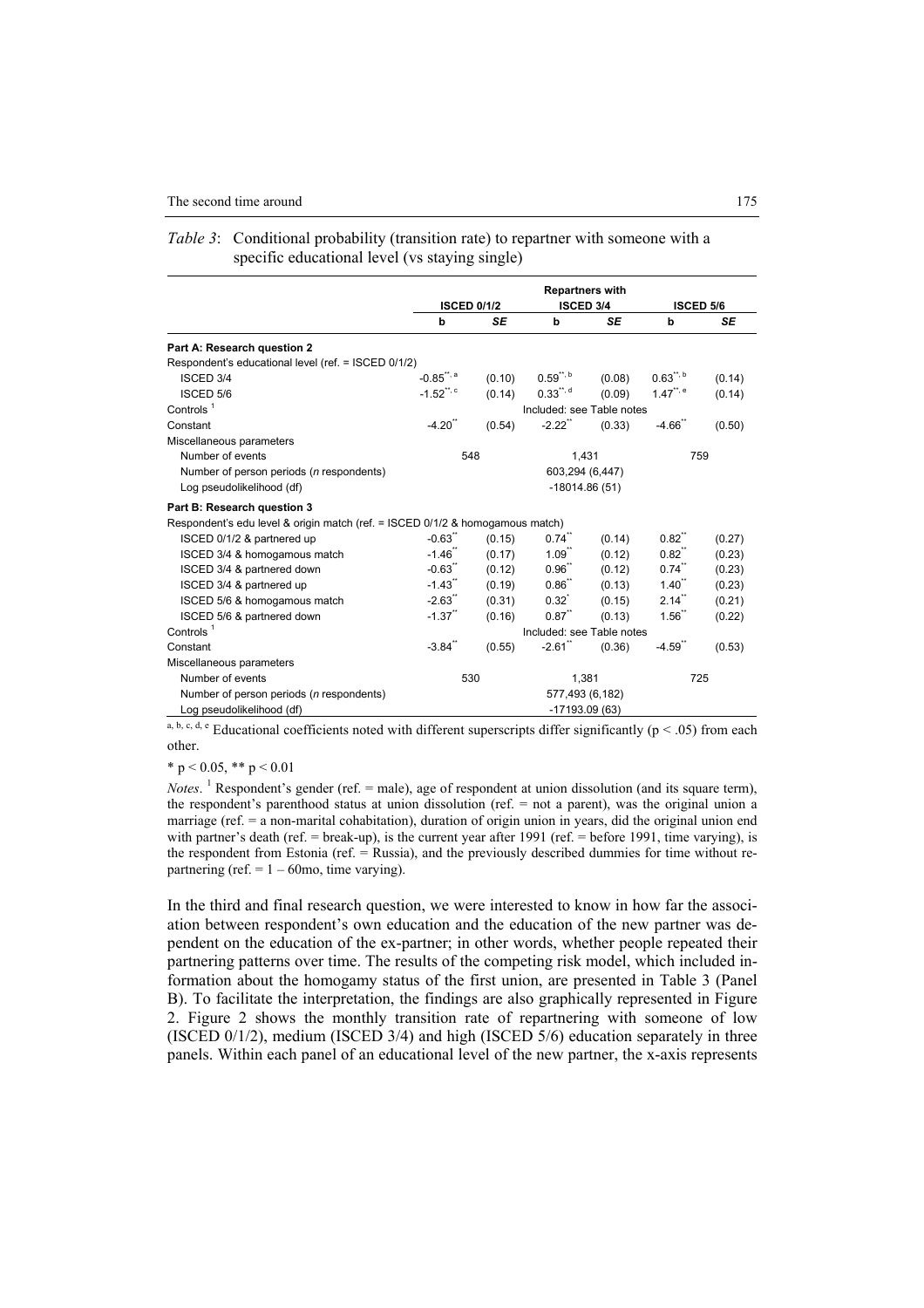respondent's own education and the bars reflect the homogamy status of the first union. Within each panel, we still observe the highest repartnering rate between two individuals of the same educational level, but this transition rate was notably elevated among those who were in a homogamous first union as well. Among those who were in a hypergamous or hypogamous first union, the graph clearly shows a repetition of the previous pattern: the conditional probability to repartner 'up' ('down') was significantly higher if the first union was also hypergamous (hypogamous). For example, if we examine the panel for "repartners ISCED 5/6", we can see that the rate of repartnering with such a partner was higher for a respondent with middle education (ISCED 3/4) who was partnered up the first time than for someone with middle education who was partnered down or homogamously before. The same pattern of behaviour was true for the highly educated respondents. For example, if we examine the panel "Repartners ISCED 3/4", we can see that the transition rate was higher for a highly educated respondent who was partnered down before than for a highly educated respondent who was partnered homogamously the first time around. Note that for respondents with the lowest and highest educational level, respectively, the partnered-down and partnered-up bar are not produced, because logically someone with the lowest (highest) educational level cannot have had a partner with a lower (higher) education.





*Note*: Predicted assuming reference categories (categorical variables) and mean values (continuous variables), see Table 3 (Panel A).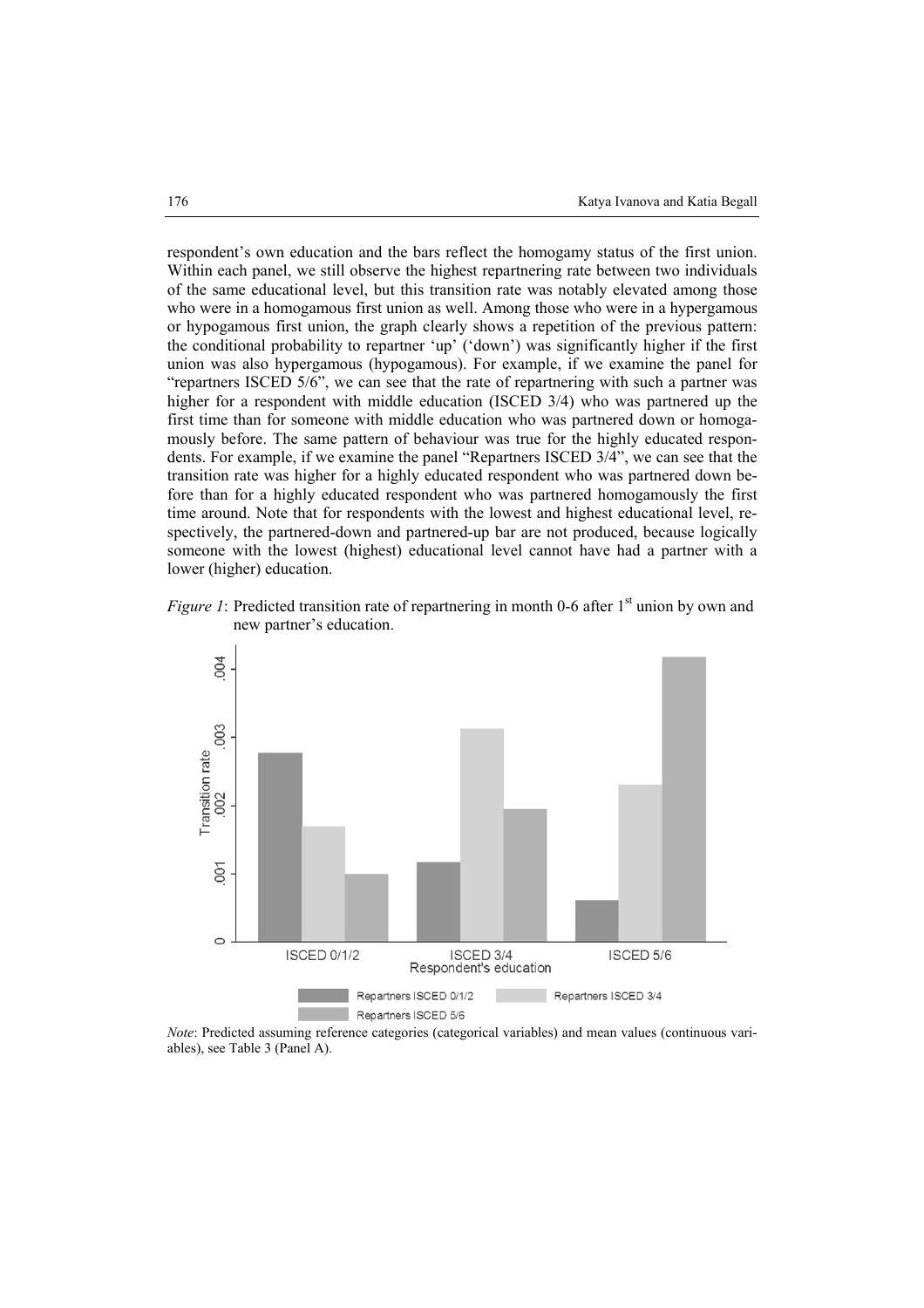



Note: Predicted assuming reference categories (categorical variables) and mean values (continuous variables) of control variables, see Table 2 (Panel b)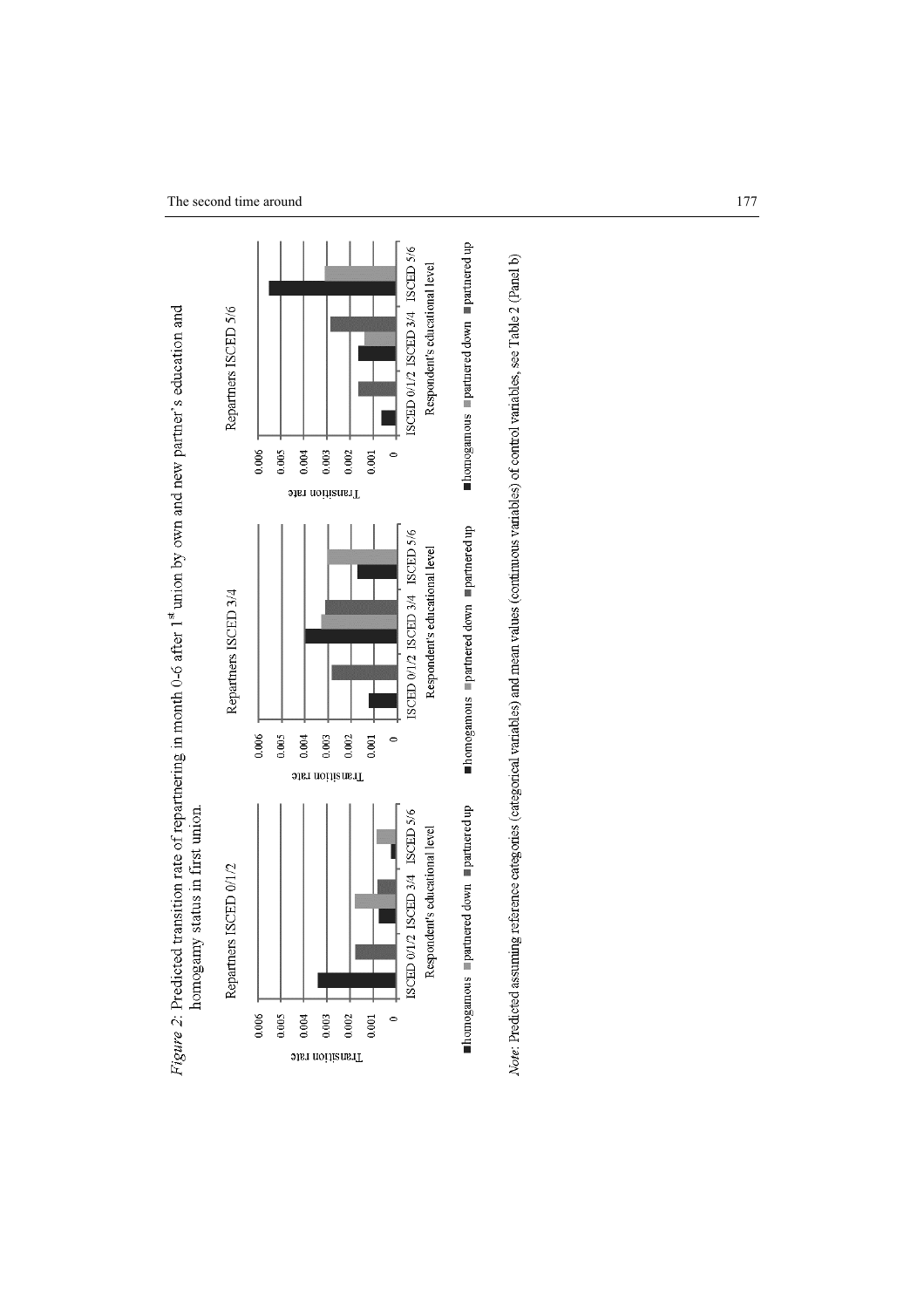#### **7. Discussion**

The main aim of this contribution was to examine the interplay between educational attainment and repartnering after the dissolution of the first coresidential (marital or nonmarital) union. We utilized information on complete partnership trajectories of individuals in two (North-)Eastern European countries to address three research questions: 1) What is the effect of education on repartnering?; 2) What is the effect of one's own education on whom people repartner with (i.e., the new partner's educational attainment)? and 3) Does the educational level of the ex-partner matter for whom people repartner with? Several noteworthy findings emerged from our work.

With respect to the first question, our results indicated that a positive association existed between one's educational level and repartnering but only for the men in our sample. Women's entrance into a new coresidential union was not related to their educational level. Although not the focus of our work, we saw that what made a clear difference for women's repartnering was their parenthood status (i.e., mothers' rate of repartnering was lower than for non-mothers) which is in line with previous studies on the impact of children on repartnering (e.g., Ivanova/Kalmijn/Uunk 2013).

Our result about the lower educated men is in line with previous findings about the higher probability to remain single for low-resource (Dutch) men (Dykstra/Poortman 2010; Uunk 1998). Even though the returns to higher education might be lower in Eastern than in Western Europe (Flabbi et al. 2008; Fleisher et al. 2005), our findings indicated that, at least for men, lower educational attainment was a barrier on the repartnering market whereas higher education was "rewarded". As for the women in our study, previous studies – which have found that high-resource women are more likely to remain single (Dykstra/Poortman 2010) – have discussed the possible lesser need of these women to partner. Furthermore, these high-resource women might be less attractive on the (re)partnering market, due to the more prevalent homemaking role for women in malebreadwinner contexts. This second argument is less applicable in the (North-)Eastern European countries which we examined, as they have witnessed a long tradition of full-time employment for both men and women (Haas et al. 2006). Furthermore, in our study, most of the potentially repartnering women were mothers at the time when they entered the repartnering market. As children primarily remain with their mothers after union dissolution (Ivanova/Kalmijn/Uunk 2013), this might in fact increase women's need to find a new partner, irrespective of their educational attainment. Although our sample size precluded us from testing this proposition in a rigorous manner, future works might benefit from examining the impact of educational attainment separately for mothers and nonmothers.

Our further analyses of the repartnering trajectories of individuals demonstrated that a general tendency towards educational homogamy could be found in higher order unions. In other words, when people repartnered, they were most likely to do so with someone of a similar educational level. Previous works have argued that one of the challenges of higher order unions is the fact that they are more heterogeneous as a result of the more restricted repartnering market (Dean/Gurak 1978). This can pose a problem as partner similarity has been associated with union stability (Booth/Edwards 1992). In this study, we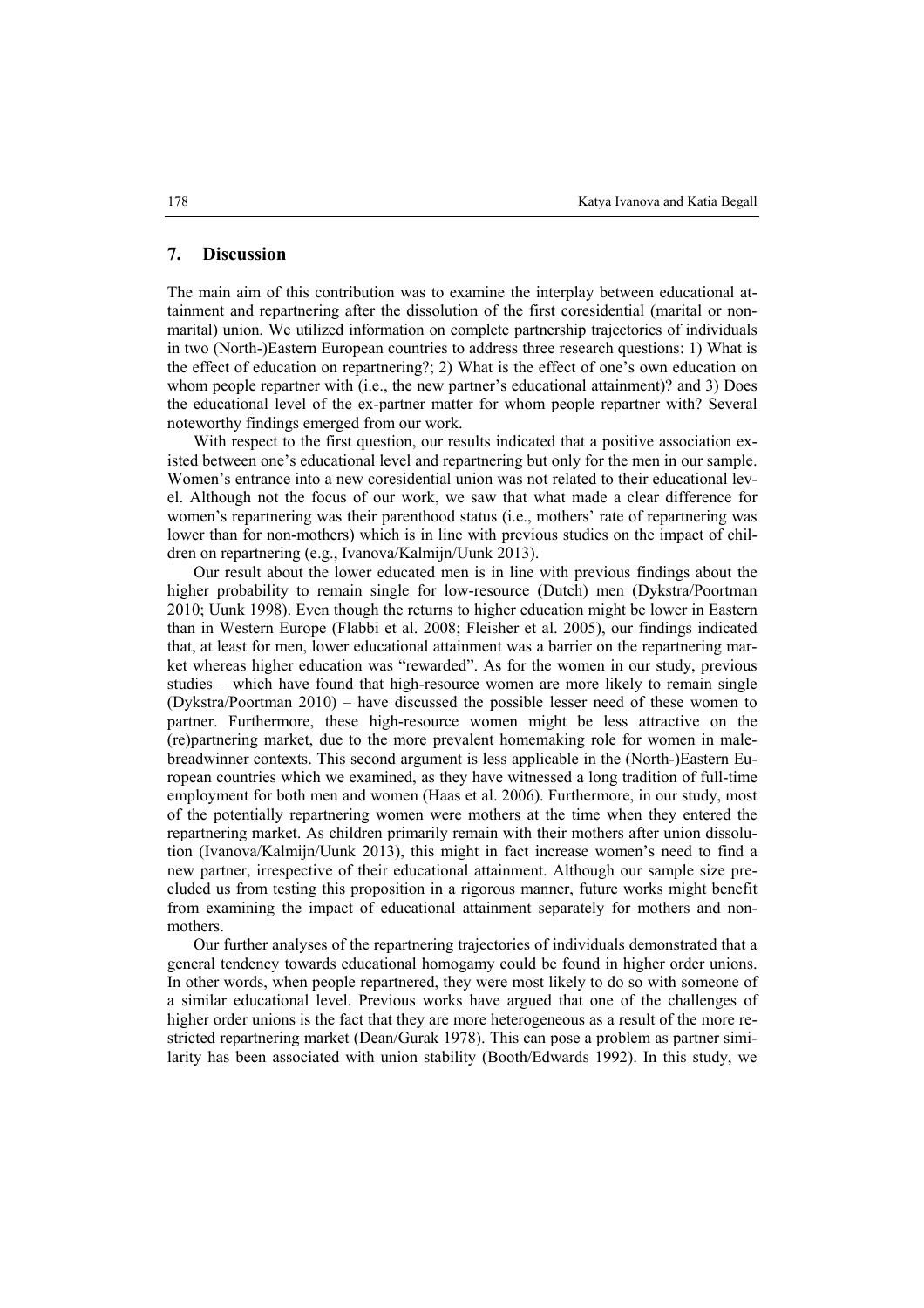found that in the Russian Federation and Estonia, the general tendency of people to choose similar others as intimate partners (Blossfeld 2009; Kalmijn 1998; Mare 1991) was also evident when it came to repartnering. Here, it is important to reiterate one of the particularities of the context which we examined. As we mentioned before, both countries have displayed patterns of early and nearly universal entry into marriages (Hajnal 1965; Philipov/Jasilioniene 2008; Scherbov/van Vianen 2004), combined with consistently high union dissolution rates (Kalmijn 2007). These specificities of the two countries might in fact result in a repartnering market which is less restricted than repartnering markets in Western European countries. A tentative support for this claim is also the finding that no relationship exists between education and the likelihood of divorce for our countries of interest (Estonia: Harkonen/Dronkers 2006; the Russian Federation: Muszynska/Kulu 2007). Such a less restricted repartnering market might allow people to realize their preference for similar others also the second time around.

Finally, we would like to turn our attention to the question of how people's repartnering trajectories might be affected by the educational match between the partners in the first union. Here, two possible scenarios were presented: one arguing that people replicate their patterns over time, and the second, that people change their preferences due to experience (e.g., Dean/Gurak 1978; Gelissen 2004; Jacobs/Furstenberg 1986; Theunis/Pasteels/Van Bavel 2013). Even though our results indicated that a pattern of homogamous repartnering could be observed for the countries of interest, we also found that people tended to repeat their partnering patterns. When there was a "mismatch" in the educational levels of the partners in the first union, that arrangement was replicated in the higher order union. Interestingly, we did not observe this only when the respondents had experienced hypergamous unions (i.e., their educational level was lower than their partners'). The results indicated that when the participants' ex-partners were lower educated than themselves, chances were that the subsequent union would also be hypogamous. Our interpretation of this continuity between unions is that people develop certain preferences during their first unions and even though those relationships dissolved, they realize their tastes the second time around as well. In other words, as ascertained by life course researchers, no life stage can be understood in isolation from those preceding it (Elder 1985).

Although our contribution provided some noteworthy findings about individuals' repartnering trajectories in the under-examined, (North-)Eastern European context, we would like to address some limitations of our study. Foremost, we found that despite the pooling of the two countries, the cell counts in some cases (especially when considering the educational levels of both the ex-partner and subsequent partner) were prohibitively low in order to examine possible gender differences in detail. This was also the reason why, as previously mentioned, we were not able to investigate more closely if the educational gradient (or lack thereof) in repartnering was in fact only observed for specific subgroups (e.g., mothers vs non-mothers) of the population of interest. Here, we should also mention that our argumentation for why educational attainment might affect repartnering was that it was a proxy for general socioeconomic resources. It might be informative, however, to examine this claim further by including not only indicators of human capital (i.e., educational level) but also time varying variables for actual economical resources (i.e., income). Finally, as we have argued throughout this contribution, carrying out iden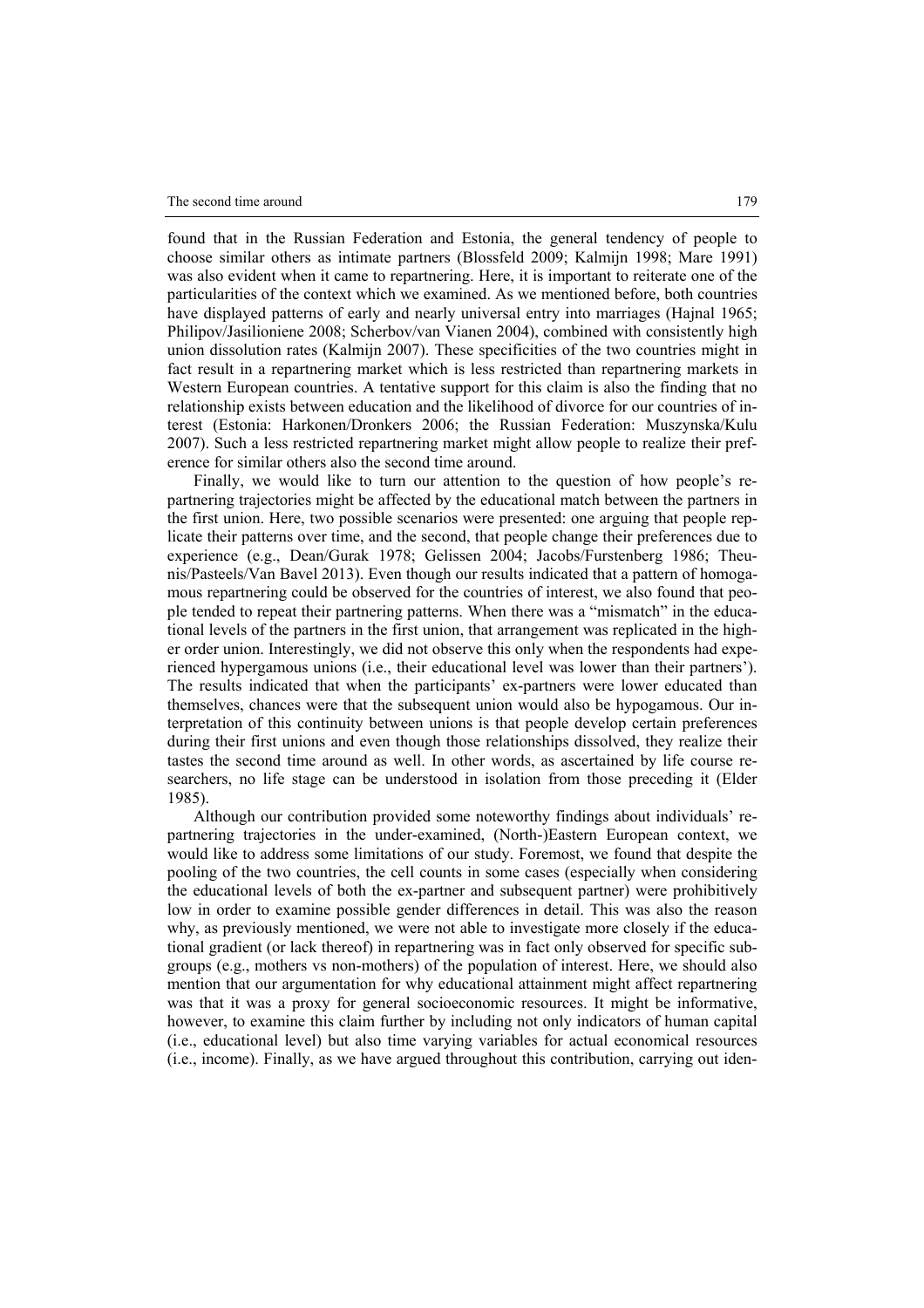tical analyses in multiple contexts can shed light on the robustness of the theoretical mechanisms. Here, however, we have restricted ourselves to studying only two, in this respect very similar, (North-)Eastern European countries. This decision was taken due to the fact that despite the otherwise rich and cross-nationally comparable data of the Generations and Gender Survey, questions about the educational level of the ex-partners were only included in one Western European country. This precluded us from carrying out rigorous multilevel analyses to examine if the answers to our questions varied in any systematic way across diverse contexts.

In conclusion, in this work, we found that in the Russian Federation and Estonia, lower educated men were less likely to repartner than their higher educated counterparts, whereas educational attainment had no impact on women's repartnering behaviours. Despite the argumentation that the repartnering market tends to be more restricted, we also saw a general tendency towards educational homogamy in higher order unions. Finally, our findings suggested that continuity can be found across intimate unions, where the second time around, people tend to replicate the educational match from their first relationship. It remains to be determined whether this stability across relationships is in fact due to some stable individual preferences and whether it holds outside the North-Eastern European context.

#### *References*

Becker, Gary S. (1981): *A treatise on the family*. Cambridge, MA: Harvard University Press.

- Becker, Gary S. (1991): *A treatise on the family: Enlarged edition*. Harvard University Press.
- Blossfeld, Hans-Peter (2009): Educational assortative marriage in comparative perspective. In: *Annual Review of Sociology, 35*, pp. 513-530.
- Booth, Alan/Edwards, John N. (1992): Starting over: Why remarriages are more unstable. In: *Journal of Family Issues, 13, 2*, pp. 179-194.
- Bumpass, Larry L. (1990): What's happening to the family? Interactions between demographic and institutional change. In: *Demography, 27,* pp. 483-498.
- Cherlin, Andrew J. (2009): *The marriage-go-round: The state of marriage and the family in America today*. New York: Vintage Books.
- Cherlin, Andrew J. (2010): Demographic trends in the United States: A review of research in the 2000s. In: *Journal of Marriage and Family, 72, 3*, pp. 403-419.
- Coleman, Marilyn/Ganong, Lawrence/Fine, Mark (2000): Reinvestigating remarriage: Another decade of progress. In: *Journal of Marriage and the Family, 62, 4*, pp. 1288-1307.
- Dean, Gillian/Gurak, Douglas T. (1978): Marital homogamy the second time around. In: *Journal of Marriage and the Family, 40, 3*, pp. 559-570.
- Dewilde, Caroline/Uunk, Wilfred (2008): Remarriage as a way to overcome the financial consequences of divorce – A test of the economic need hypothesis for European women. In: *European Sociological Review, 24, 3*, pp. 393-407.
- Dykstra, Pearl A./Poortman, Anne-Rigt (2010): Economic resources and remaining single: Trends over time. In: *European Sociological Review, 26*, *3*, pp. 277-290.
- Elder, Glen H. (1985): *Life course dynamics: Trajectories and transitions, 1968-1980*. London: Cornell University Press.
- Flabbi, Luca/Paternostro, Stefano/Tiongson, Erwin R. (2008): Returns to education in the economic transition: A systematic assessment using comparable data. In: *Economics of Education Review, 27, 6*, pp. 724-740.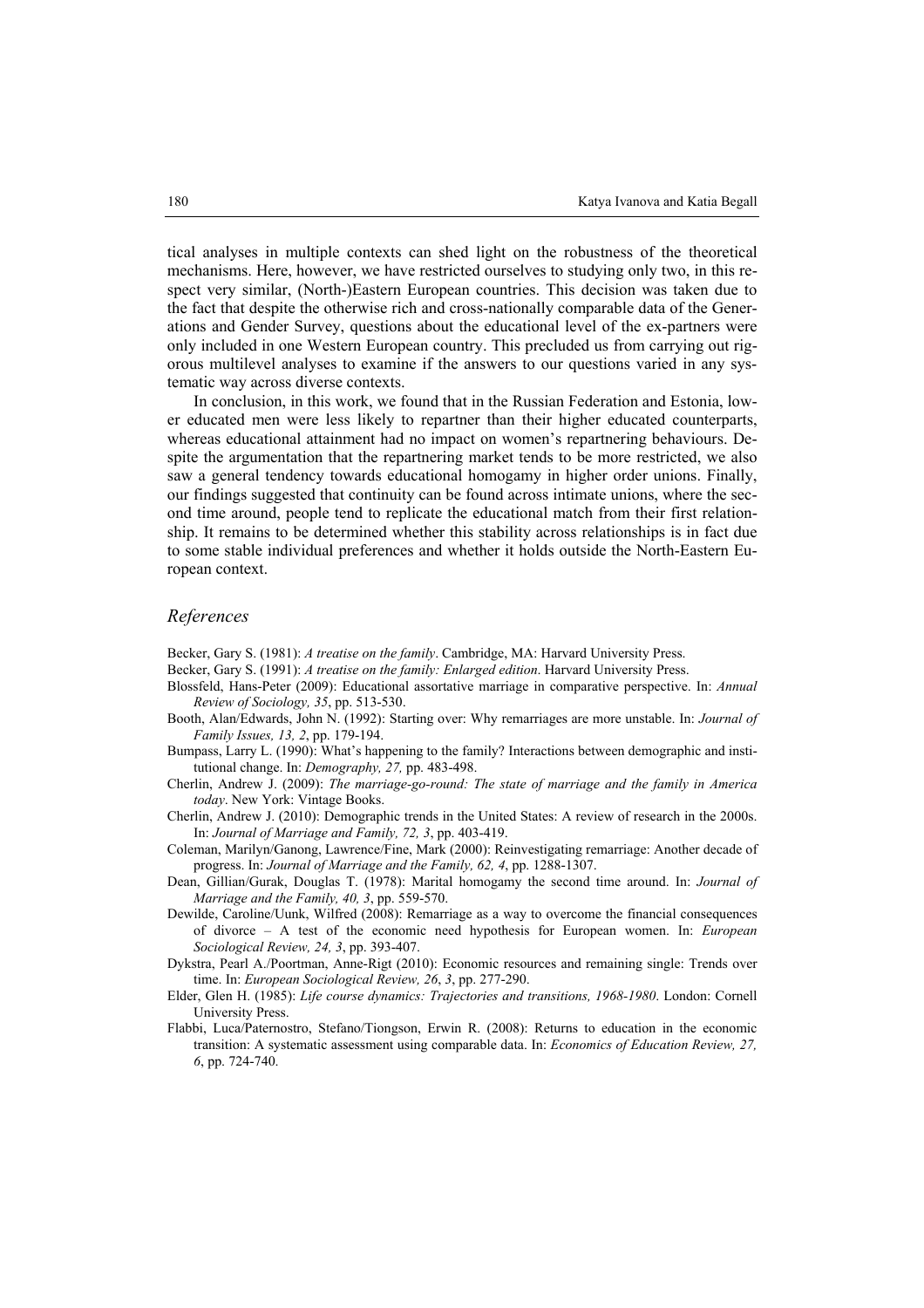- Fleisher, Belton M./Sabirianova, Klara P./Xiaojun, Wang (2005): Returns to skills and the speed of reforms: Evidence from Central and Eastern Europe, China, and Russia. In: *Journal of Comparative Economics, 33, 2*, pp. 351-370.
- Gelissen, John (2004): Assortative mating after divorce: A test of two competing hypotheses using marginal models. In: *Social Science Research, 33, 3*, pp. 361-384.
- Gerber, Theodore P. (2000): Educational stratification in contemporary Russia: Stability and change in the face of economic and institutional crisis. In: *Sociology of Education, 73, 4*, pp. 219-246.
- Goldscheider, Frances K./Waite, Linda J. (1986): Sex-differences in the entry into marriage. In: *American Journal of Sociology, 92, 1*, pp. 91-109.
- Haas, Barbara/Steiber, Nadia/Hartel, Margit/Wallace, Claire (2006): Household employment patterns in an enlarged European Union. In: *Work, Employment & Society, 20, 4*, pp. 751-771.
- Hajnal, John (1965): European marriage patterns in perspective. In: Glass, David V./Eversley, D. E. C. (Eds.): *Population in history: Essays in historical demography*. London: Edward Arnold, pp. 101- 143.
- Harkonen, Juho/Dronkers, Jaap (2006): Stability and change in the educational gradient of divorce. A comparison of seventeen countries. In: *European Sociological Review, 22, 5*, pp. 501-517.
- Ivanova, Katya/Kalmijn, Matthijs/Uunk, Wilfred (2013): The effect of children on men's and women's chances of re-partnering in a European context. In: *European Journal of Population/Revue européenne de Démographie, 29, 4*, pp. 417-444.
- Jacobs, Jerry A./Furstenberg, Frank F. (1986): Changing places: Conjugal careers and women's marital mobility. *Social Forces, 64, 3*, pp. 714-732.
- Kalmijn, Matthijs (1998): Intermarriage and homogamy. In: *Annual Review of Sociology, 24*, pp. 395- 421.
- Kalmijn, Matthijs (2007): Explaining cross-national differences in marriage, cohabitation, and divorce in Europe, 1990-2000. In: *Population Studies: A Journal of Demography, 61, 3*, pp. 243-263.
- Kalmijn, Matthijs/Flap, Henk (2001): Assortative meeting and mating: Unintended consequences of organized settings for partner choices. In: *Social Forces, 79, 4*, pp. 1289-1312.
- Klein, Thomas (1990): Wiederheirat nach Scheidung in der Bundesrepublik (Remarriage after divorce in the Federal Republic [of Germany]). In: *Kölner Zeitschrift fur Soziologie und Sozialpsychologie, 42*, pp. 60-80.
- Lyngstad, Torkild H./Jalovaara, Marika (2010). A review of the antecedents of union dissolution. In: *Demographic Research, 23*, pp. 257-291.
- Mare, Robert D. (1991): Five decades of educational assortative mating. In: *American Sociological Review, 56, 1*, pp. 15-32.
- Matthijs, Koen (1987): Hertrouwen of samenwonen na echtscheiding: Een status integratie hypothese (Remarriage or cohabitation after divorce: A status integration hypothesis). In: *Tijdschrift voor Sociologie, 8*, pp. 69-102.
- McCullagh, Peter/Nelder, John A. (1989): *Generalized linear models*. London: Chapman & Hall/CRC.
- Muszynska, Magdalena/Kulu, Hill (2007): Migration and union dissolution in a changing socioeconomic context: the case of Russia. In: *Demographic Research, 17*, pp. 803-820.
- Oppenheimer, Valerie K. (1988): A theory of marriage timing. In: *American Journal of Sociology, 94, 3*, pp. 563-591.
- Philipov, Dimiter/Jasilioniene, Aiva (2008): Union formation and fertility in Bulgaria and Russia: A life table description of recent trends. In: *Demographic Research, 19*, pp. 2057-2114.
- Scherbov, Sergei/van Vianen, Harrie (2004): Marriage in Russia: A reconstruction. In: *Demographic Research, 10*, pp. 27-60.
- Shafer, Kevin (2004): Unique matching patterns in remarriage: Educational assortative mating among divorced men and women. In: *Journal of Family Issues, 34*, pp. 1500-1535.
- Statistics Estonia (2002): *2000 Population and Housing Census. Ethnic nationality. Mother tongue. Command of foreign languages.* [http://www.stat.ee/population-census-2000.](http://www.stat.ee/population-census-2000)
- Statistics Estonia (2012): *PHC 2011: People of 192 ethnic nationalities live in Estonia*. [http://www.](http://www)  stat.ee/64310?parent\_id=39113.